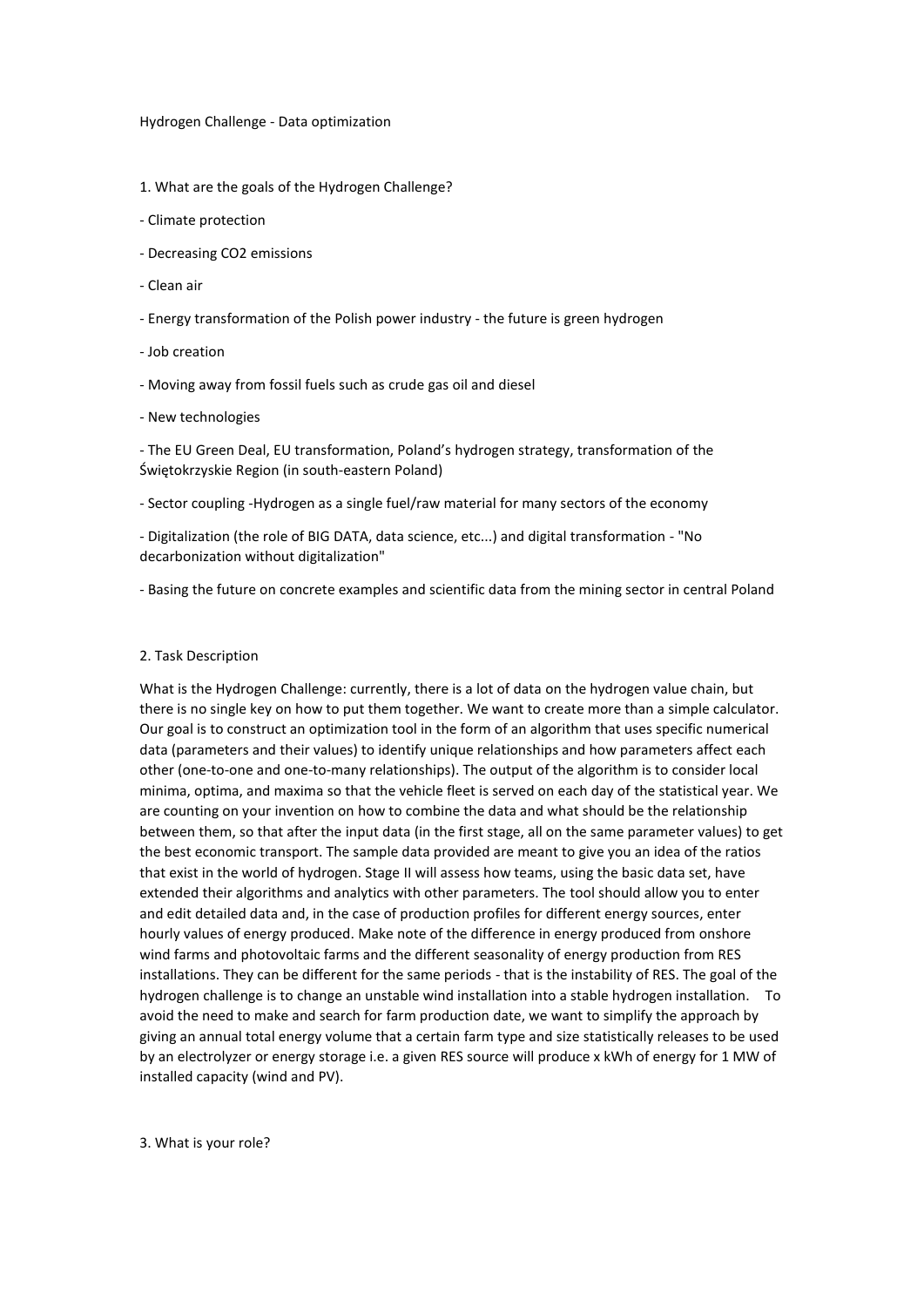Use the data you are provided with to create an optimization algorithm which will allow you to input, load input data into the calculation (INPUT-OUTPUT) based on a separate model or historical data. The created algorithm should be presented in a user-friendly input data (INPUT) and output data (OUTPUT) way that will optimize investment costs depending on the applied infrastructure - hydrogen technologies in the whole hydrogen value chain (production, storage, distribution and end use). There is no single model for building hydrogen infrastructure, no restrictions. You have the freedom to create. Only the connections of individual elements are important, as shown in the diagrams. However, the number of infrastructure is fluid and should be optimal for the algorithm you create.

Assumptions: ensure operation for 365 days, PV + Onshore mix, hydrogen production for vehicle fleet according to assumptions/parameters shown in the diagrams.

The algorithm must take into account data: ....

The algorithm must recalculate values after input - i.e. from start to finish.

The algorithm must recalculate the values after entering the output data - i.e. from the end to the beginning.



#### Schematic diagram:

#### 3. what is the result we want to achieve? (output)

1) An algorithm/model that will consider multiple variables and recalculate them depending on the input, or output.

2) Collect and organize the data for the algorithm.

3) Present your work using a BI tool, or any other innovative way.

4) The data presented for evaluation must show results and sub-indices for each of the 3 stages of the hydrogen value chain (hydrogen production, storage and distribution, transportation use, etc.) to enable comparison of the effectiveness of the developed algorithms and to signal the magnitude of shortfalls and overshoots, if any, in specific time frames.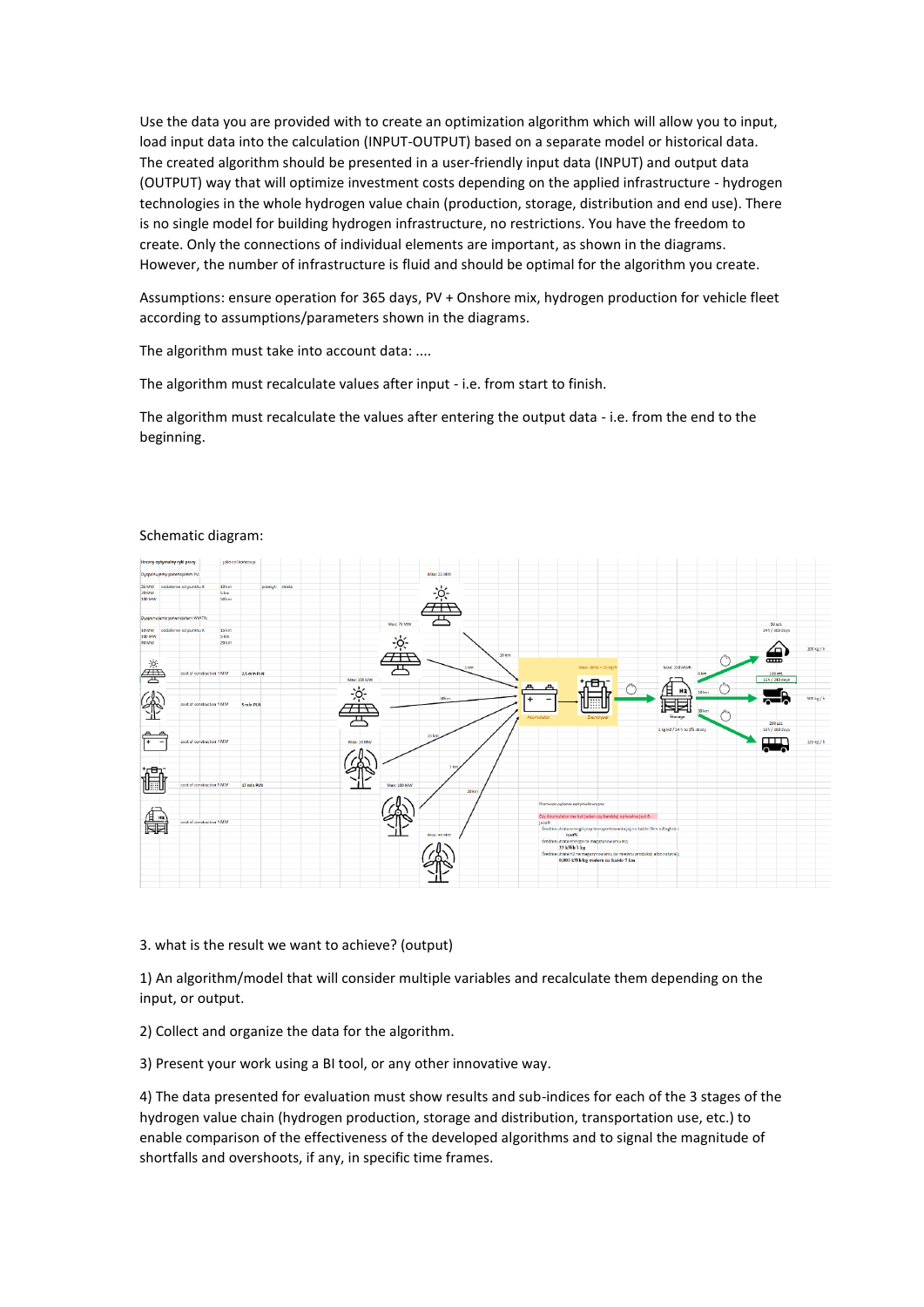4. What criteria are we adopting for Phase I? The evaluators require that all input data be used so that the effectiveness and merits of the various algorithms can be compared with each other.

1) Satisfy the daily demand of the hydrogen fleet of machinery and vehicles.

2) Lowest possible CAPEX that meets all needs.

3) Optimal (lowest) fulfillment of vehicle fleet service criteria - the numerical measure is PLN/kg H2

4) Full utilization of input data.

5) Highest annual RES capacity factor, average annual RES ee generation capacity / installed capacity.

5.The minimum conditions for completing the task are to implement and present the results obtained for criteria 1 to 4. The evaluators must obtain the data specified by the numerical criteria, how much it will cost to operate the vehicle fleet per kg of hydrogen. In Stage II, we will require that you to present the advantage that through additional values and functionalities the created algorithm brings. We will verify it by substituting new data. We will also evaluate the transparency of the presentation of the results of your solution and the potential for its future expansion and integration

The task is to create a program to optimize the cost of investment in an ecosystem for the production of green hydrogen to support a fleet of machines and vehicles.

I. Costs will be provided for:

1.Build 1MW photovoltaic (PV) farm;

2.To build 1MW wind farm (wind turbines);

3. building 1 MW of energy storage;

4. building 1MW of electrolyzer;

- 5. building a 1MW hydrogen storage facility;
- II. Data will also be provided for:
- 6.Average energy loss in transporting hydrogen for every 5km distance;
- 7.Average energy loss on storage;

8.Average hydrogen loss on storage (at point of production or consumption);

9.Quantities of available electrical energy for hydrogen production in the electrolyzer(s) will be provided.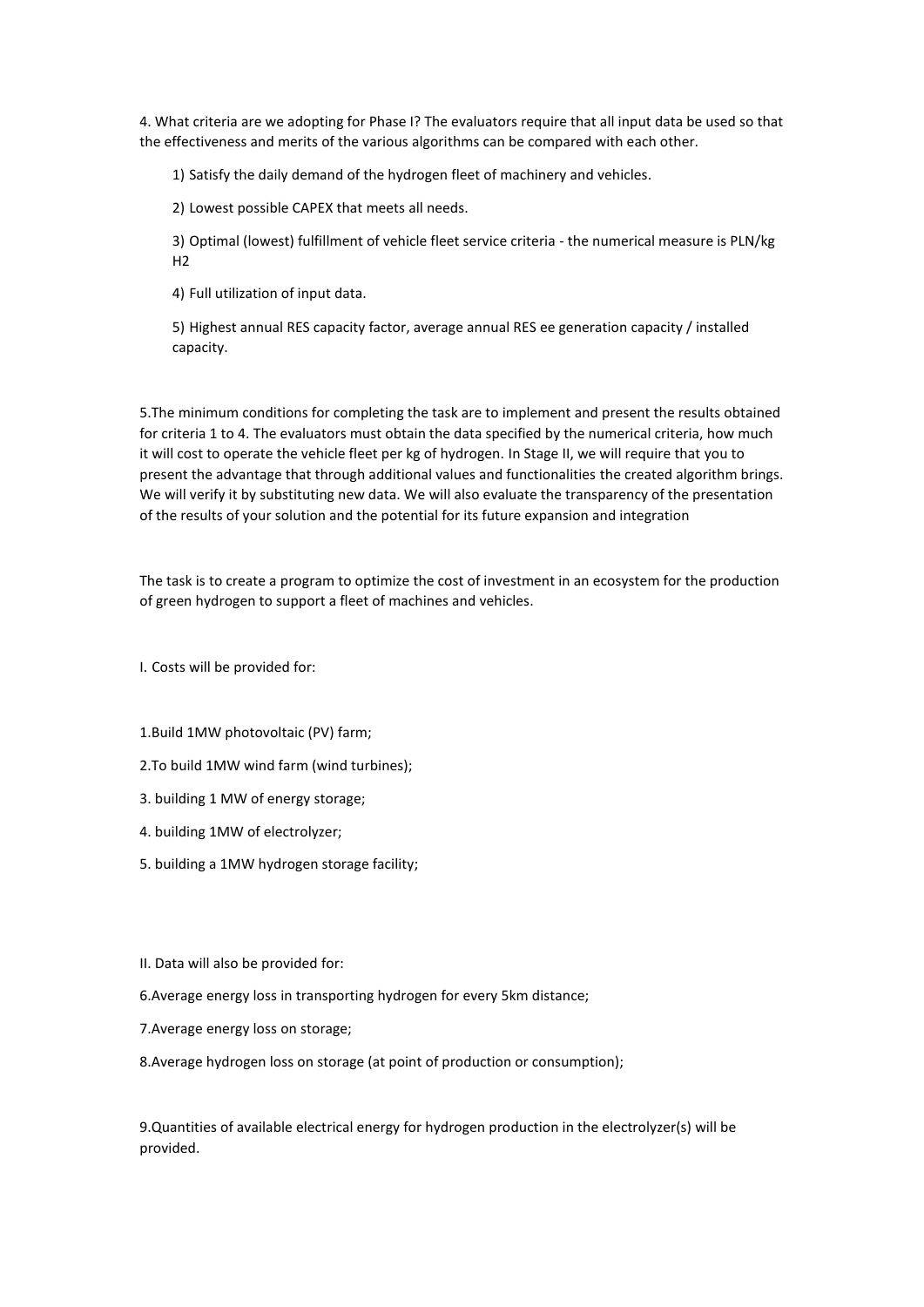10.Quantities of available energy from photovoltaics per statistical day (+ sample hourly profile) for each season and monthly and yearly totals.

11. .Amount of available wind energy per statistical day for each season and annual totals;

12. Hydrogen production (flat, or maybe it will vary over the day  $\bigodot$  )

Data regarding electricity are presented as statistical references so that it is not necessary to perform or search for detailed energy production results for a given source type since these results are highly dependent on, among other things, the source type and size used, spatial distribution and geographic orientation, climatic data, and the established probability level of analysis.

Teams will need to develop software that provides the right amount of hydrogen for all consumption segments at all times (a prerequisite for accepting the solution) while optimizing the cost of investment (a way to evaluate the best solution).

The software that, regardless of changes in the variable parameters identified in Section IV, will provide the appropriate amount of hydrogen needed at the lowest investment cost will be considered the best solution.

Outside the scope of the task, you must also consider the following:

- Energy consumption at the mine for purposes other than hydrogen production;
- ⚫ The provision of an adequate quantity of water;
- ⚫ Purity of water and hydrogen;
- ⚫ Oxygen management;
- ⚫ Variable costs of operating the entire plant.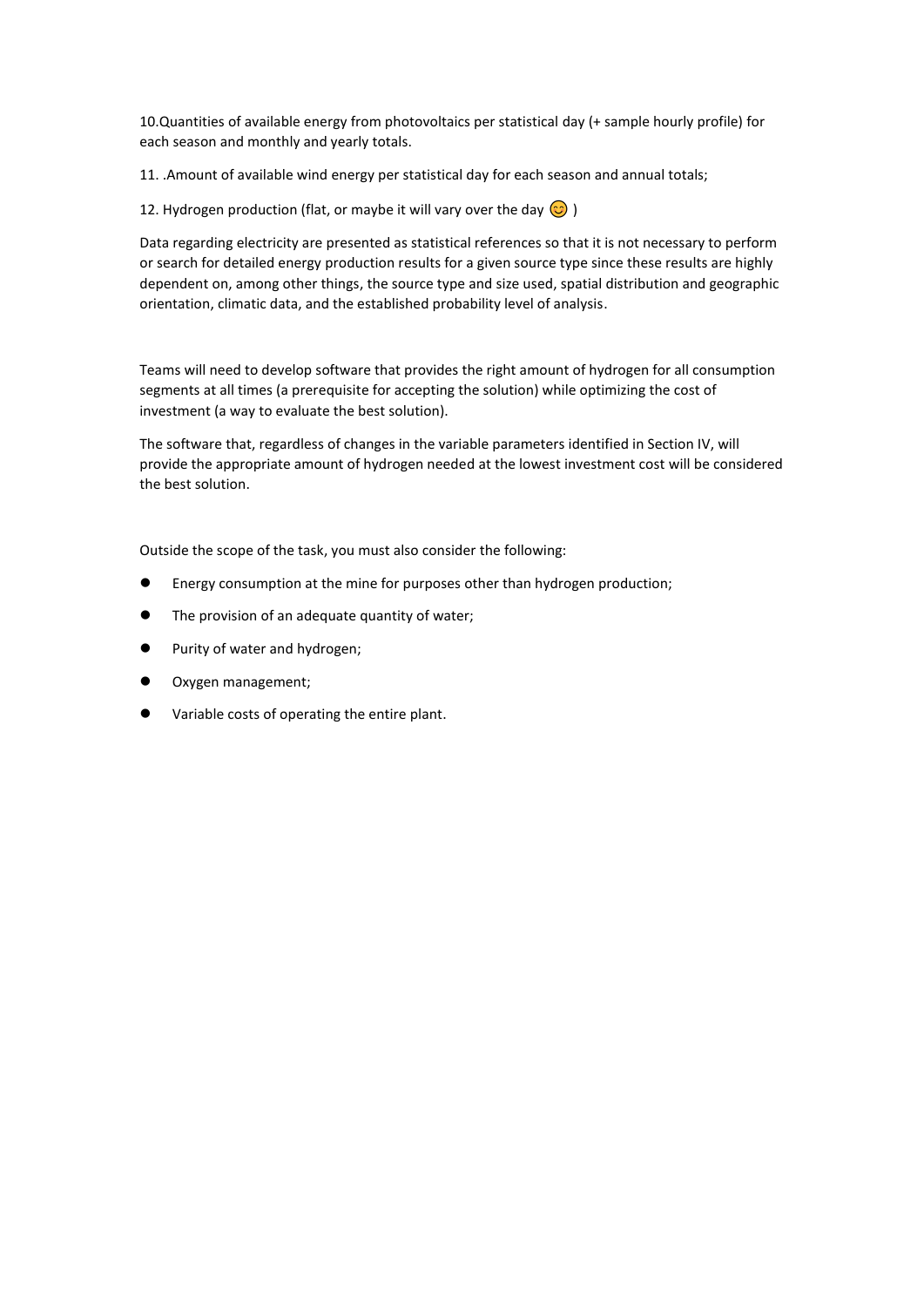## **Hydrogen Challenge – Data optimisation**

## 1. Z jakimi wyzwaniami mierzy się Hydrogen Challenge?

- Ochrona klimatu
- Obniżanie emisji CO2
- Czyste powietrze
- Transformacja energetyczna polskiego przemysłu przyszłość to zielony wodór
- Nowe miejsca pracy
- Odejście od paliw kopalnych, takich jakropa naftowa / olej napędowy
- Nowe technologie i zielona przyszłość
- Green Deal, transformacja UE, Polska strategia wodorowa (wodoromobilność), transformacja regionu świętokrzyskiego
- Sector coupling wodór jako jedno paliwo/surowiec dla wielu sektorów gospodarki
- Transformacja energetyczna nie może się odbyć bez digitalizacji (rola BIG DATA, data science itp..) i transformacji cyfrowej - "Nie ma dekarbonizacji bez digitalizacji"
- Rozwiązanie przyszłościowe na konkretnym przykładzie, realne dane dot. sektora wydobywczego w centralnej Polsce

# 2. Opis zadania.?

Hydrogen Challenge to... Obecnie istnieje wiele danych w łańcuchu wartości wodoru, ale nie ma jednego klucza w jaki sposób je można zestawić ze sobą. Chcemy stworzyć więcej niż zwykły kalkulator. Naszym celem jest skonstruowanie narzędzia optymalizującego w postaci algorytmu, który będzie wykorzystywać określone dane liczbowe (parametry i ich wartości) w celu zidentyfikowania unikalnych relacii i wpływu parametrów na siebie (relacie jeden do jeden oraz jeden do wielu). Efektem pracy algorytmu jest uwzględnienie lokalnych minimów, optimów i maximów, aby flota pojazdów była obsłużona w każdym dniu statystycznego roku. Liczymy na Waszą inwencję jak łączyć dane i jak powinny wyglądać relacje pomiędzy nimi, aby po wprowadzeniu danych wejściowych (w etapie pierwszym wszyscy na tych samych wartościach parametrów) uzyskać najlepszą ekonomię transportu. Udostępnione przykładowe dane mają uzmysłowić Wam istniejące w świecie wodoru proporcje. W Etapie II będzie oceniane jak zespoły, używając podstawowego zestawu danych, rozbudowały swoje algorytmy i analitykę o inne parametry. Narzędzie powinno umożliwić wprowadzenie szczegółowych danych oraz ich edycję, a przypadku profili produkcji dla różnych źródeł energii wprowadzenie godzinowych wartości wytworzonej energii. Specyficznym aspektem jest różnica energii produkowanej z farm wiatrowych typu onshore (turbiny wiatrowe na lądzie) i farm fotowoltaicznych oraz odmienna sezonowość produkcji energii z instalacji OZE. Mogą one być różne dla tych samych okresów – na tym polega niestabilność OZE. Wyzwanie wodorowe ma pozwolić zmienić niestabilną instalację wiatrową na stabilną instalację wodorową. Aby uniknąć konieczności wykonywania i poszukiwania danych z produkcji farm, chcemy uprościć podejście poprzez podanie rocznego sumarycznego wolumenu energii jakie, określony typ i rozmiar farmy statystycznie wyda do wykorzystania przez elektrolizer lub magazyn energii tj. dane źródło OZE wyprodukuje x kWh energii za 1 MW mocy zainstalowanej (wiatr i PV).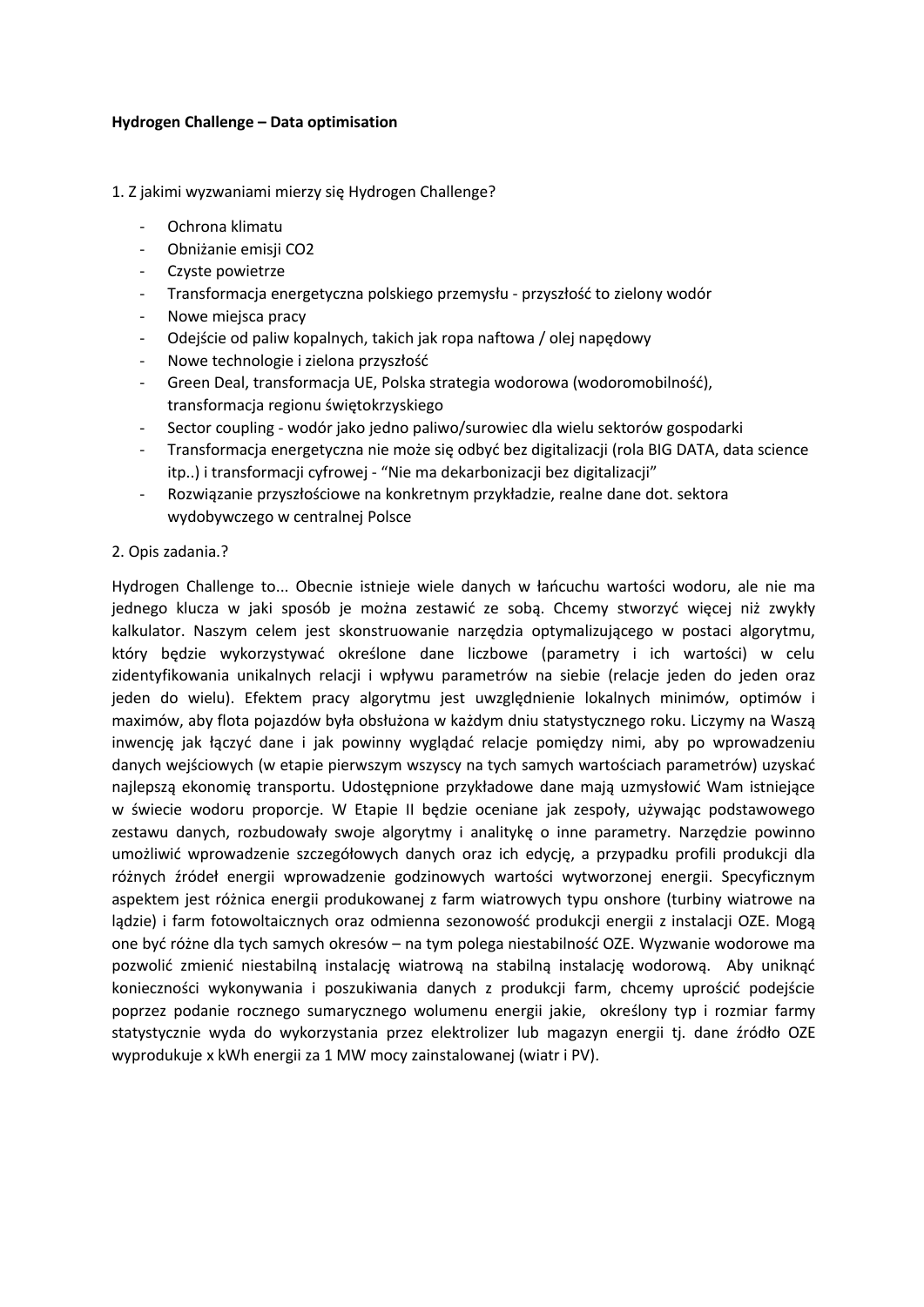### 3. Jaka jest Twoja rola?

Wykorzystaj dostarczone dane tak, aby stworzyć algorytm optymalizujący i dzięki niemu umożliwić wprowadzanie, wczytanie danych wejściowych do obliczeń (INPUT-OUTPUT) na podstawie oddzielnego modelu czy danych historycznych. Stworzony algorytm powinien prezentować w sposób przyjazny dane wejściowe (INPUT) oraz dane wyjściowe (OUTPUT), które zoptymalizują koszty inwestycji w zależności od zastosowanej infrastruktury – technologii wodorowych w całym łańcuchu wartości wodoru (produkcja, magazynowanie, dystrybucja i wykorzystanie końcowe). Nie ma jednego modelu budowy infrastruktury wodorowej – można to dowolnie kreować. W schematach ważne są tylko połączenia poszczególnych elementów, ale liczba infrastruktury jest ruchoma i powinna być optymalna do stworzonego przez Was algorytmu.

Założenia - zapewnienie pracy przez 365 dni, mix PV + Onshore, produkcja wodoru dla floty pojazdów wg założeń/parametrów przedstawionych na schemacie.

Algorytm musi uwzględniać dane: ….

Algorytm musi przeliczać wartościpo wpisaniu danych wejściowych - czyli od początku do końca.

Algorytm musi przeliczać wartościpo wpisaniu danych wyjściowych - czyli od końca do początku.



### Schemat poglądowy:

## 3. Jaki rezultat chcemy osiągnąć? (output)

- 1. Algorytm/model, który uwzględni wiele zmiennych i będzie je przeliczać w zależności od wprowadzenia danych wejściowych, lub wyjściowych.
- 2. Zebranie i uporządkowanie danych do algorytmu.
- 3. Zamodelowanie danych w oparciu o opracowany algorytm w oraz dostępne narzędzia BI, lub zaprezentowane w inny nowatorski sposób.
- 4. Dane przedstawione do oceny muszą pokazywać wyniki i wskaźniki częściowe dla każdego z 3 etapów łańcucha wartości wodoru (produkcja wodoru, magazynowanie i dystrybucja, wykorzystanie w transporcie itd.) w celu umożliwienia porównania efektywności działania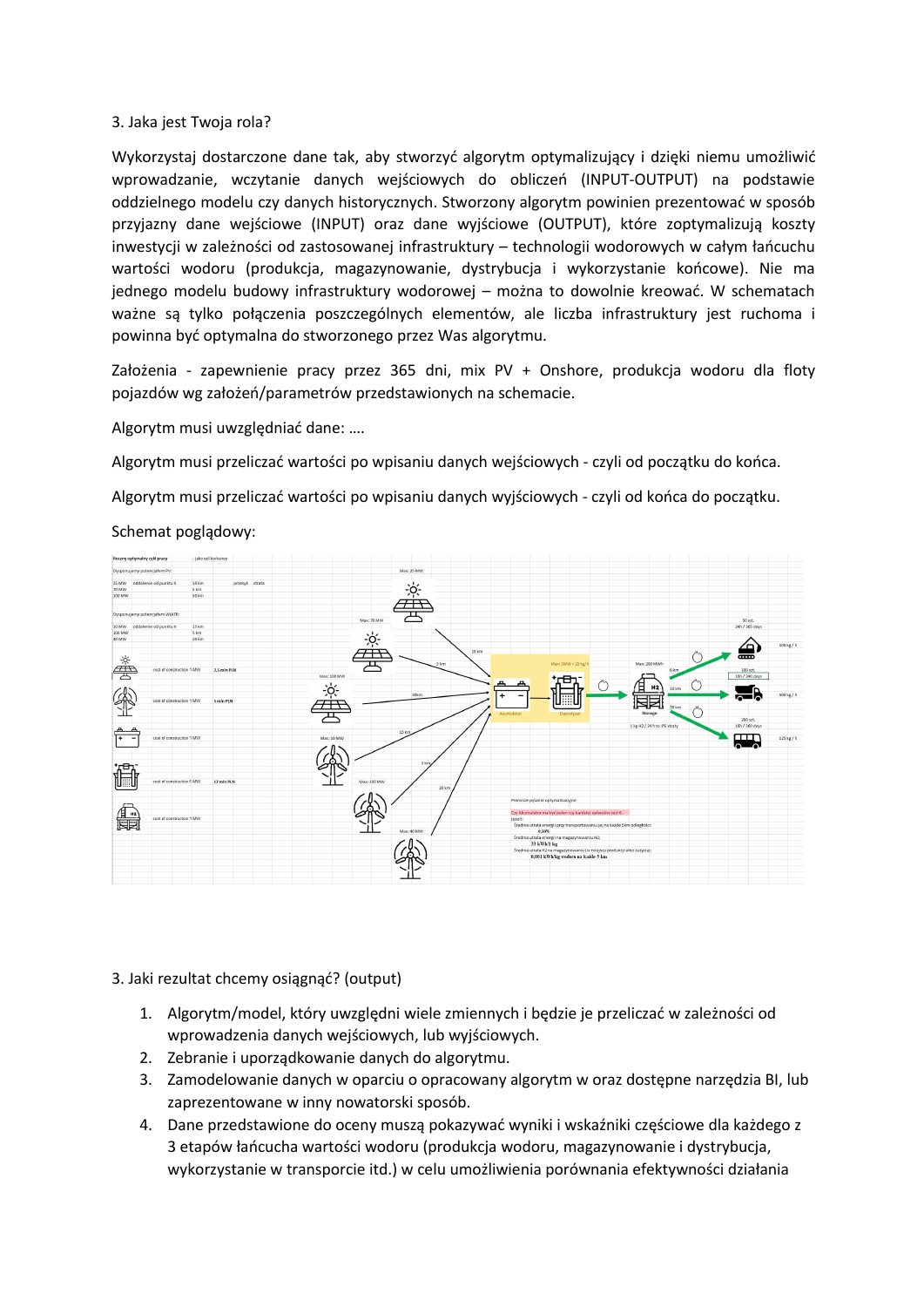opracowanych algorytmów oraz sygnalizacji rozmiaru niedoborów i przekroczeń w określonych przedziałach czasowych, jeżeli takowe wystąpią.

4. Jakie kryteria przyjmujemy dla I Etapu? Oceniający wymagają wykorzystania wszystkich danych wejściowych, po to aby móc porównać ze sobą efektywność i zalety poszczególnych algorytmów.

- 1) Zaspokojenie dziennego zapotrzebowania floty maszyn i pojazdów na wodór.
- 2) Najniższy możliwy CAPEX, który realizuje wszystkie potrzeby.
- 3) Optymalne (najniższe) spełnienie kryteriów obsługi floty pojazdów miernik liczbowy to zł/kg H2
- 4) Pełne wykorzystanie danych wejściowych.
- 5) Najwyższy roczny współczynnik wykorzystania mocy OZE, średnia roczna moc wytwarzania ee OZE / moc zainstalowana.
- 5. Minimalne warunki ukończenia zadania to realizacja i przedstawienie uzyskanych wyników dla kryterium 1do 4. Oceniający muszą uzyskać dane określone kryteriach liczbowych, ile będzie kosztować obsługa floty pojazdów w przeliczeniu na na 1 kg wodoru.W drugim etapie będziemy wymagali od Was, abyście zaprezentowali przewagę, jaką poprzez dodatkowe wartości i funkcjonalności wnosi stworzony algorytm. Zweryfikujemy Go podstawiając nowe dane. Będziemy też oceniać transparentność prezentacji wyników Waszego rozwiązania oraz potencjał jego przyszłej rozbudowy i integracji

Zadaniem jest **stworzenie programu optymalizującego koszty inwestycjiw ekosystem produkcji zielonego wodoru, dla zapewnienia obsługi floty maszyn i pojazdów**.

- I. Zostaną zapewnione koszty:
	- 1. Wybudowania 1MW farmy fotowoltaiczne (PV);
	- 2. Wybudowania 1MW farmy wiatrowej (turbiny wiatrowe);
	- 3. Wybudowania 1 MW magazynu energii;
- 4. Wybudowania 1MW elektrolizera;
- 5. Wybudowania 1MW magazynu wodoru;
- II. Zostaną również zapewnione dane o:
	- 6. Średniej utracie energii przy transportowaniu wodoru na każde 5km odległości;
	- 7. Średniej utracie energii na magazynowaniu;
	- 8. Średniej utracie wodoru na magazynowaniu (w miejscu produkcji albo zużycia);
	- 9. Zostaną zapewnione dane liczbowe dotyczące dostępnej energii elektrycznej na potrzeby produkcji wodoru w elektrolizerze/elektrolizerach Ilość dostępnej energii z fotowoltaiki przypadająca na statystyczny dzień (+ przykładowy profil godzinny) dla każdej pory roku oraz sumy miesieczne i roczne